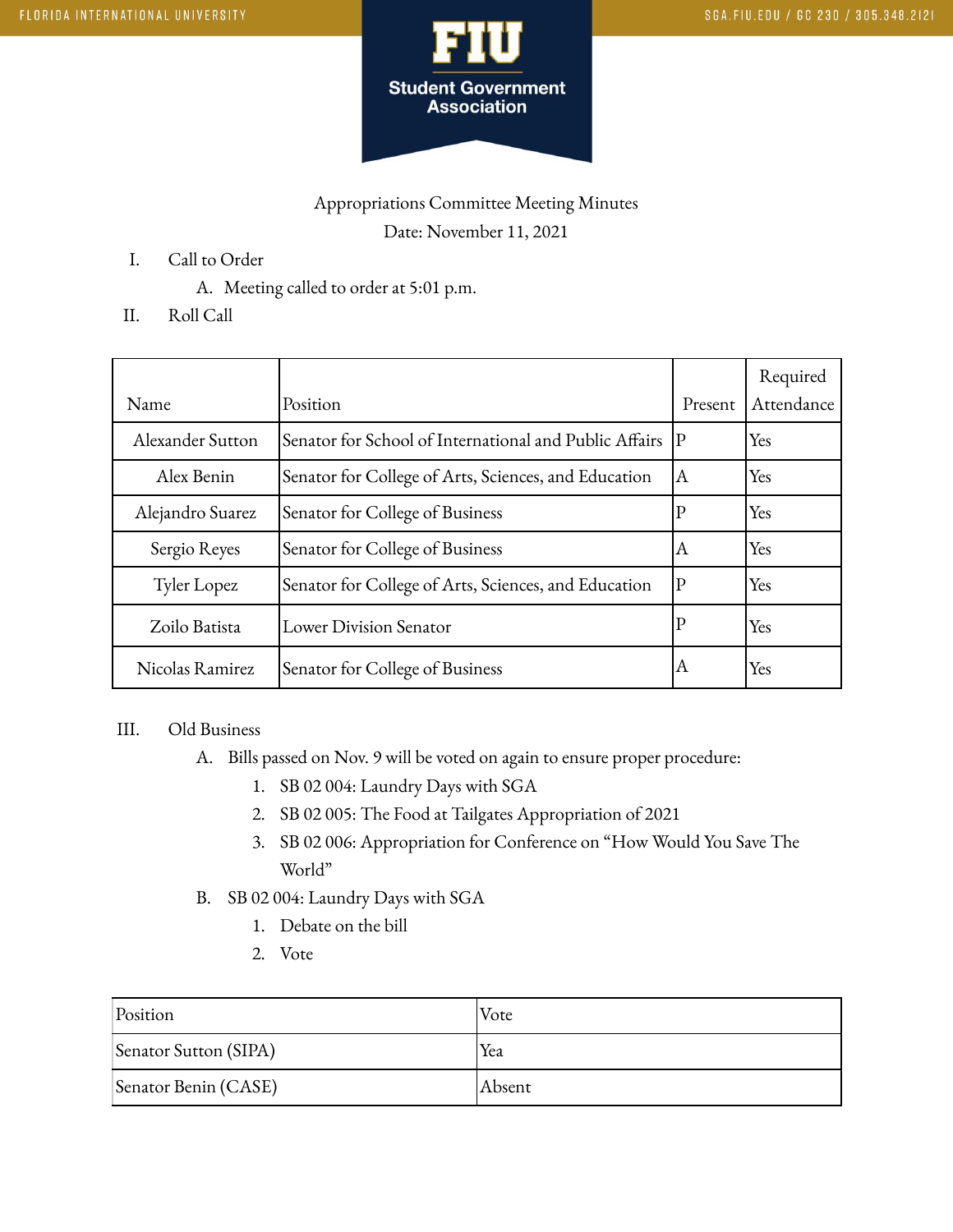| Senator Suarez (Business)        | Yea     |
|----------------------------------|---------|
| Senator Reyes (Business)         | IAbsent |
| Senator Lopez (CASE)             | Yea     |
| Senator Batista (Lower Division) | Yea     |
| Senator Ramirez (Business)       | Absent  |

- 3. Vote total
	- a) 4-0-3

# C. SB 02 005: The Food at Tailgates Appropriation of 2021

- 1. Debate on the bill
- 2. Vote

| Position                         | Vote   |
|----------------------------------|--------|
| Senator Sutton (SIPA)            | Yea    |
| Senator Benin (CASE)             | Absent |
| Senator Suarez (Business)        | Yea    |
| Senator Reyes (Business)         | Absent |
| Senator Lopez (CASE)             | Yea    |
| Senator Batista (Lower Division) | Yea    |
| Senator Ramirez (Business)       | Absent |

- 3. Vote total
	- a) 4-0-3